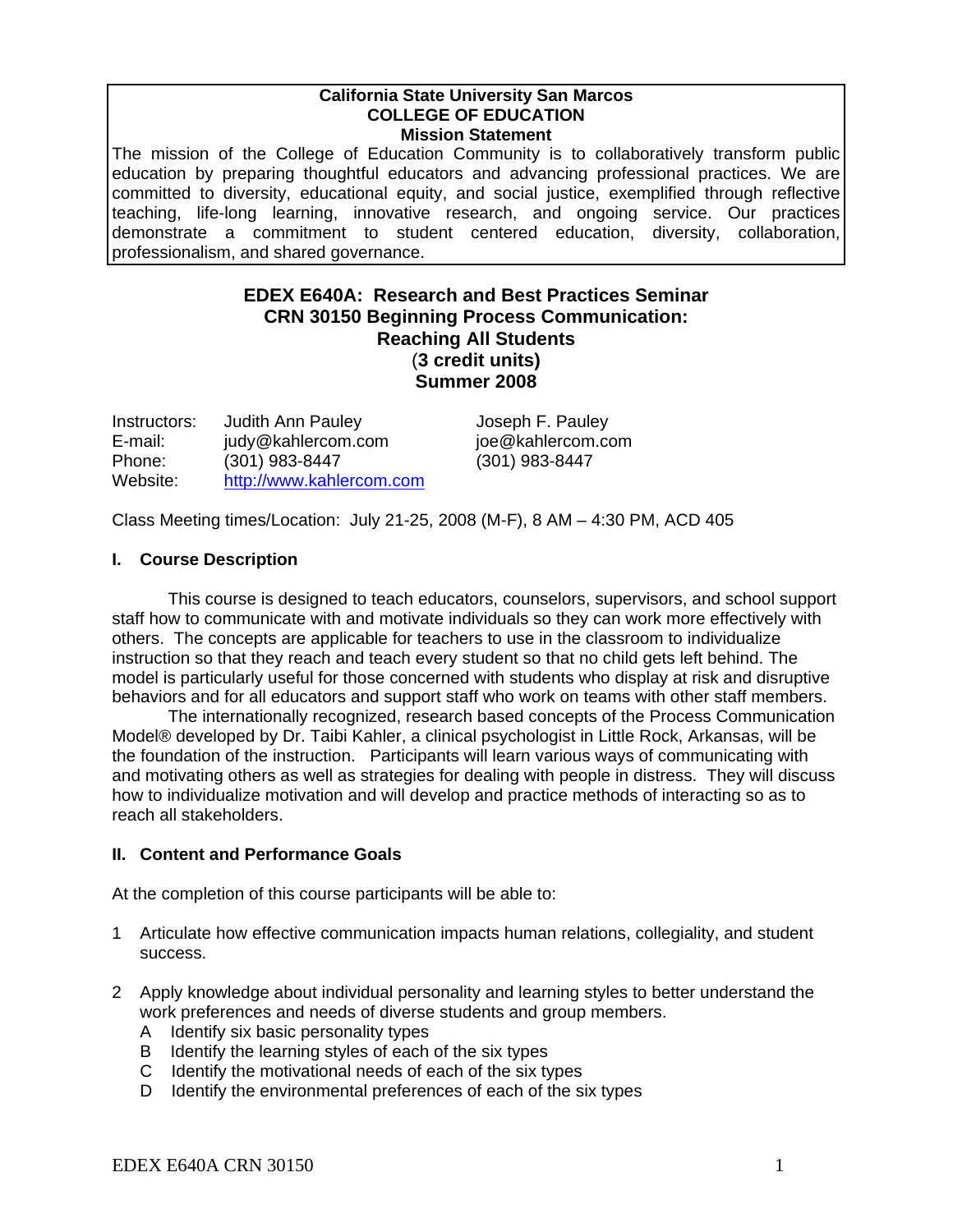- 3 Apply knowledge of the strengths and distress behaviors of students and colleagues to increase student academic achievement and student and teacher satisfaction.
	- A Identify the strengths of each of the six personality types
	- B Identify the distress sequences of the six personality types
	- C Identify symptoms of first degree distress of the six personality types
	- D Identify the failure mechanisms of the six personality types
- 4 Initiate and respond to the communication of students and teachers by effectively matching them in their particular preferred mode of communication
	- A Identify and be able to use the five channels of communication

 B Identify and be able to shift to the other person's frame of reference and preferred channel of communication

- 5 Address specific individual motivational needs
	- A Identify eight motivational needs
	- B Understand the motivational needs of each of the six personality types
	- C Motivate each of the six personality types appropriately
- 6 Use strategies to help teachers work effectively with students and colleagues of diverse cultures and backgrounds
- 7 Use strategies to deal with conflict and challenging behaviors
	- A Identify causes of conflict between teachers and students, between student and student, between teachers and parents, and between colleagues
	- B Develop strategies to invite people out of distress
	- C Use these strategies to resolve conflict with each of the six personality types
- 8 Articulate the settings in which these skills may be applied

#### **III. What I Need for Class**

Kahler Process Teaching Model® (PTM), Kahler, T., from Kahler Communications, Inc., 2000. Email judy@kahlercom.com for procedures for taking online precourse inventory.

Here's How to Reach Me: Matching Instruction to Personality Types in Your Classroom, Pauley, J., Bradley, D., Pauley, J., Paul H. Brookes Publishing Co. 2002.

# **Select Articles, Handouts, and Web Sites including:**

"The Process Communication Model®: An Effective Tool to Motivate All Students". Bradley, D., and Smith, K. Classroom Leadership Online 3(1) 1-5. ASCD 1999.

"Motivating At Risk Students Using The Process Communication Model®". Bradley, D., Pauley, J. and Smith, K. Monograph for Eighth Annual Comprehensive System of Personal Development (CSPD) Conference on Leadership and Change (CEC), May 2000

"An Examination of Listening Effectiveness of Educators: Performance and Preference". Gilbert, M. *The Professional Educator, 27*(1/2), 1 – 16; 2005. Online version: http://theprofessionaleducator.com/ pp. 1- 18

"Meeting students needs: The key to dropout prevention". Bradley, D., Pauley, J., Pauley, J. The New Hampshire Journal of Education, September 2005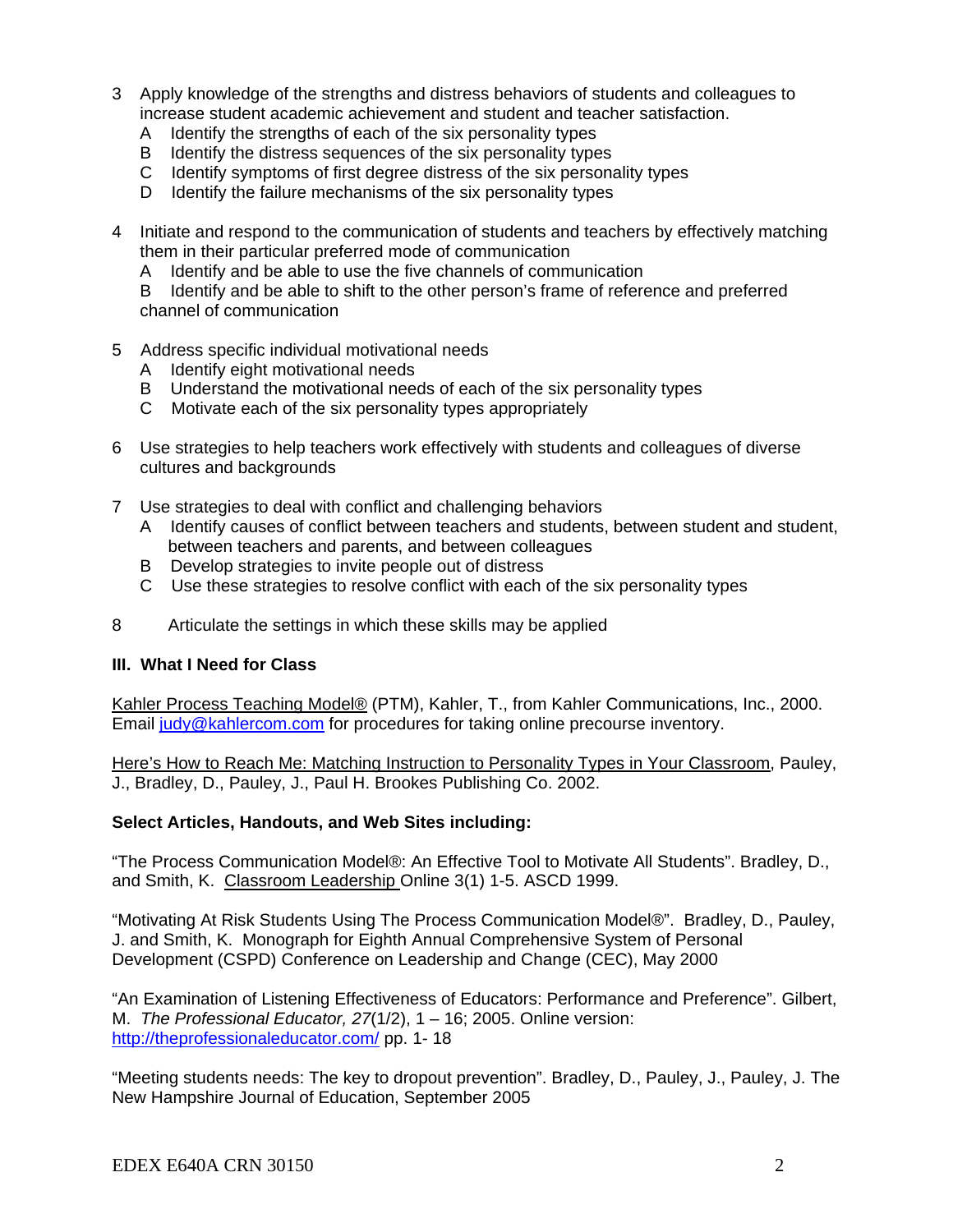"Total Quality and Student Relationships". Pauley, J and Pauley, J. QED News, Spring/summer 2006, Vol XI, No. 2

 "Why Educators have problems with some students: Understanding frames of preference". Gilbert, M. Journal of Educational Administration, Vol 37, No.3, 1999

"A unique tool for closing the gap: Disparity in achievement". Bradley, D.F. The Journal of the Alliance of Black School Educators, Vol. 6, No. 2, spring/summer, 2007

National Dropout Prevention Network Newsletter, National Dropout Prevention Center, Clemson University, Winter 2003

- 1 "Learning Styles and Student Achievement", Pauley, J. and Pauley, J.
- 2 "Why Don't They Listen", Gilbert, M.
- 3 "Improving Student Attitudes and Performance by Meeting Student Needs", Pauley, J.
- 4 "Giving Young Men a Chance With the Leadership Academy", Hopewell, S.
- 5 "Learning Styles Has Changed My Life", Hatfield, E.
- 6 "Viewpoint", Browning, D.

"Establishing Relationships To Reduce Bullying And Increase Student Achievement". Pauley, J. A. & Pauley, J. F. The Proceedings of the 2007 Safe Schools conference, Hamilton Fish, George Washington University, 2007

Supplemental reading and videos illustrating the concepts of Process Communication.

Student Intervention Plan form from "Here's How to Reach Me: Matching Instruction to Personality Types in Your Classroom", Pauley, J., Bradley, D., and Pauley, J. Paul H. Brookes Publishing Co. 2002.

Process Communications website: www.kahlercom.com

Post class consultation with the trainers via email: judy@kahlercom.com

# **IV. Professional and Administrative Requirements**

- 1. Attend all class sessions. Be on time. Please call the instructor when you are unable to attend class or when you will be late. It is the policy of the CSUSM College of Education that any student who misses 20% or more of class time or class sessions may not receive a passing grade for a course.
- 2. "Person-first" language (e.g., "Student with Down Syndrome" rather than "Down Syndrome student"; "Johnny, who happens to have Down Syndrome", rather than "My Down Syndrome student") must be used throughout all written and oral assignments and discussions.
- 3. Word process all written documents. Keep a copy of all of your work. You will want these copies for your records and for potential future use as professional portfolio entries. Email all assignments to judy@kahlercom.com and also provide a hard copy to instructors.
- 4. Complete and hand in all assignments on the due dates for full credit. If you have extraordinary circumstances that impact completion of your assignments, please let the instructor(s) know. Any time that you have questions or concerns, please contact the instructor(s) immediately.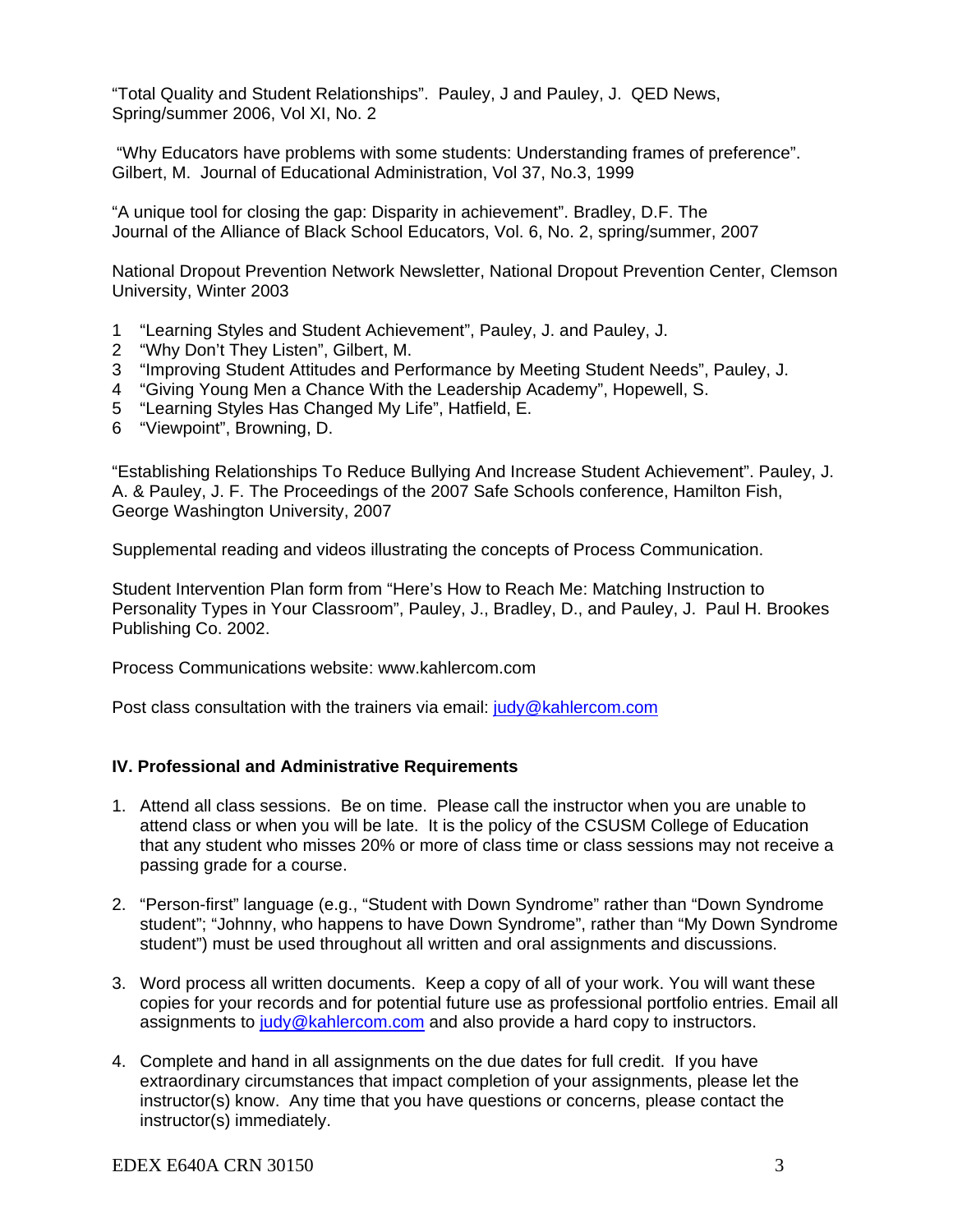- 5. Participate in class discussions and group activities and demonstrate positive interpersonal skills with classmates and guests.
- 6. Select a class "buddy" to ensure that you receive handouts and information when you must miss class.

 Buddy: Telephone: Fax: E-mail: Address:

#### **Activities and instructional methods for realizing objectives:**

| class discussions   | group work   | lectures       | readings in texts |
|---------------------|--------------|----------------|-------------------|
| web site access     | study guides | demonstrations | videos            |
| written reflections | role plays   | observations   | simulations       |
|                     |              |                |                   |

#### **Evaluation of attainment of these knowledge bases and skills:**

| attendance            | punctuality         | participation in class |
|-----------------------|---------------------|------------------------|
| study guide responses | assessment outcomes | role play performance  |
| group presentation    | SIP worksheets      |                        |

#### **V. Scholastic Requirements**

#### **Class Attendance and Participation (40 maximum points)**

This course consists of five eight and one half-hour days (plus breaks) class sessions. Attendance at and active participation in each of the **5 classes** is worth a maximum of **1 point per class hour**.

 Regular and punctual attendance is required. This class is interactive in nature, and the inclass experiences and discussions are difficult if not impossible to recreate. Additionally, each class member is expected to practice exemplary collaborative teaming and participatory behavior. To reinforce the program's commitment to the development of professional interpersonal skills, students earn points each class for: a) arriving on time; b) returning from breaks on time; c) staying for all of the class; d) fully participating and cooperating with classmates, instructors, and guests in accordance with agreed-upon class norms; and e) completing and sharing reflections. Participants who arrive late, depart early, engage in a "noncollaborative" behavior, or fail to have assignments/reflections prepared on time can expect to receive less than the maximum points for a class.

#### **Completion of 4 SIPs (20 maximum points)**

In "Here's How to Reach Me" page 153-159, the authors describe a Student Intervention Plan form and give examples showing how to complete one. Students will be expected to complete forms on four different students/individuals. In addition to completing the form, students will write a description of the strategies tried and the results. During the course, students will be given an example of descriptions previous educators have written. Each SIP is worth a maximum of **5 points.**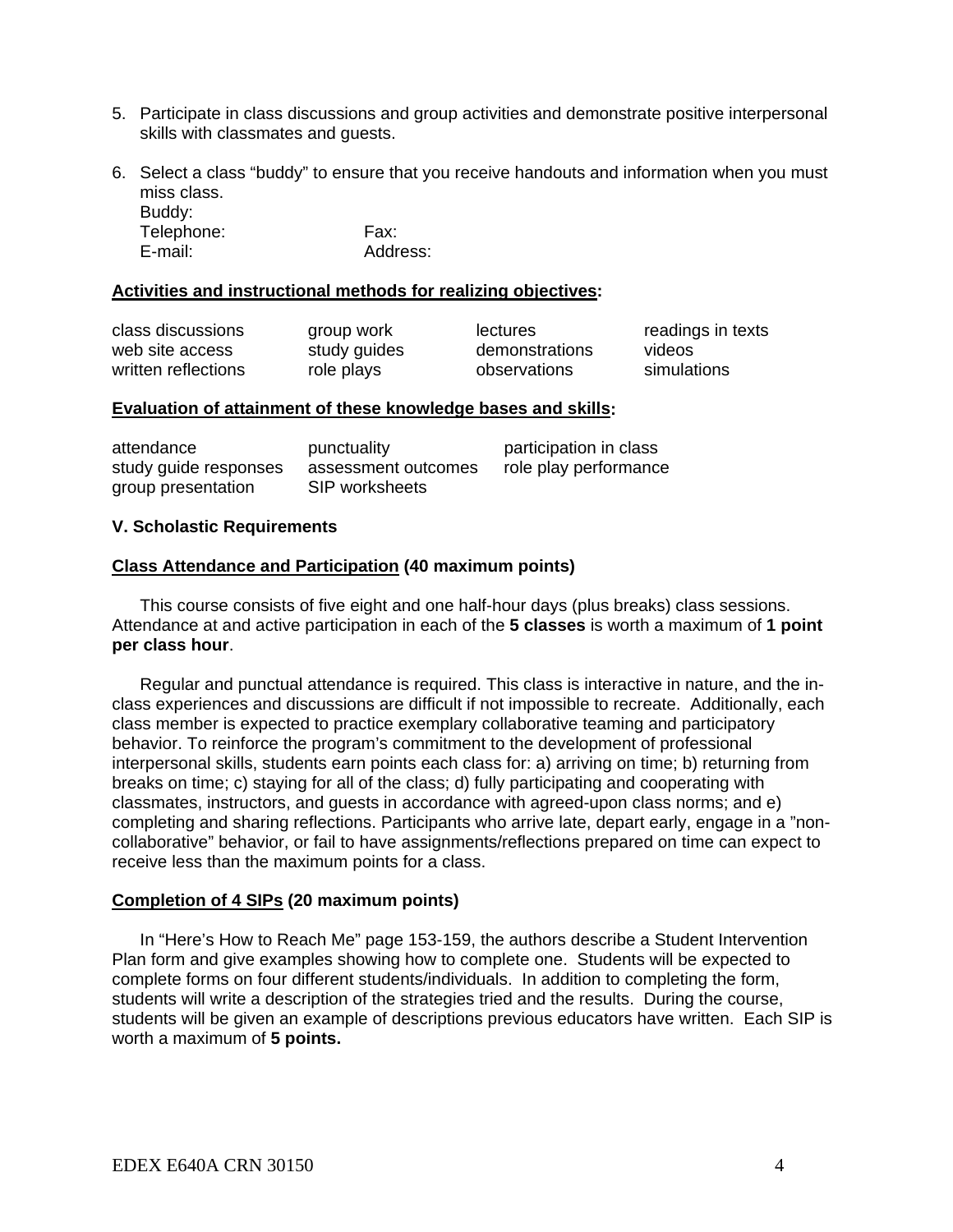# **Completion of 4 Reflections**

Participants will prepare four written reading reflections **(13 points)**. These are Homework assignments 1, 4 & 9a & b. The quality of this and all written work for this course will be judged according to at least the following criteria:

- a) use of respectful, professional, "person first" language (i.e., Jacque, who has Cerebral Palsy versus "the CP kid");
- b) correctness of spelling, punctuation, and grammatical usage of language;
- c) organization, comprehensiveness, and professional appearance of the product;
- d) evidence of higher order thinking (e.g., analysis, synthesis, application, evaluation); and
- e) connection with other readings, lectures, workshops, discussions, and experiences.

#### **Description of Homework Assignments**

- HW 1 Think about when you phased and write a one-page reflection of what occurred and the circumstances in your life at the time. For those who have not phased write a one-page reflection on how you have handled situations when you have been in distress and why you think you have gone through life without phasing. (3 points)
- HW 2 Prepare a story for the Perceptions Exercise P. 9 (3 points)
- HW 3 Think of a different person with whom you should use each channel 2 5, write a brief description of that person and the reason you would use that specific channel. (2 point)
- HW 4 Write a reflection listing three things that each type student wants from their teachers in the classroom and three things they do not want. (4 points)
- HW 5 Make a list of five ways to get your base needs and five ways to get your phase needs met positively. (2 points)
- HW 6 Make a list of behaviors you have observed people do to get each need met negatively. (2 point)
- HW 7a Write a lesson plan using the lesson planning questions on page 144 in Here's How to Reach Me as a guide. (4 points)
- HW 7b Write an introduction to a lesson using the personality parts, channels and perceptions of the six types. Include something to "hook" each type. Identify in parenthesis each personality type. You will act this out in class. (2 points)
- HW 7c Write an introduction to a meeting addressing the needs of the six types. Include something to "hook" each type. Identify in parenthesis each personality type. You will act this out in class. (2 points)
- HW 8a Write a one or two sentence interaction strategy for each of the personality types on your top two floors using the correct personality part, channel and perception. Use the information on pages 79 and 80. (2 points)
- HW 8b Write a one or two sentence interaction strategy for each of the personality types on your top two floors using the correct psychological need for each type. (2 points)
- HW 9 Write two reflections, one for each of two articles on the Process Communication Model® explaining their application to the classroom. (3 points each)
- HW 10 Quality Processing Exercise I PTM pg. 88. Provide several examples for each area. (Please word process this assignment using the template provided. (6 points)
- HW 11 Complete 4 SIPs with written reflection of strategies tried and the results (5 points each)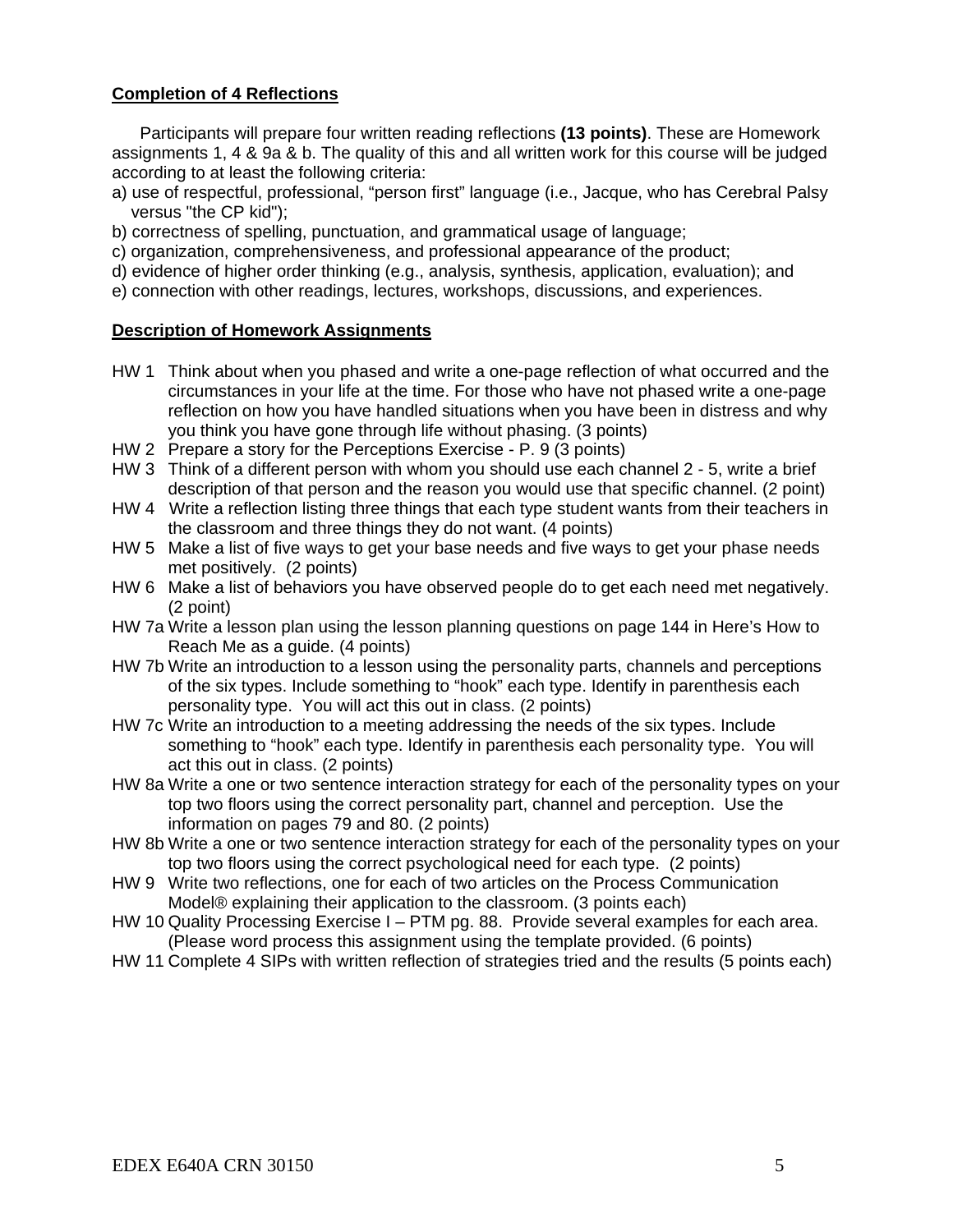# **College of Education Attendance Policy**

Due to the dynamic and interactive nature of courses in the College of Education, all students are expected to attend all classes and participate actively. At a minimum, students must attend more than 80% of class time, or s/he may not receive a passing grade for the course at the discretion of the instructor. Individual instructors may adopt more stringent attendance requirements. Should the student have extenuating circumstances, s/he should contact the instructor as soon as possible. *(Adopted by the COE Governance Community, December, 1997).*

### **Students with Disabilities Requiring Reasonable Accommodations**

Students with disabilities who require reasonable accommodations must be approved for services by providing appropriate and recent documentation to the Office of Disable Student Services (DSS). This office is located in Craven Hall 5205, and can be contacted by phone at (760) 750-4905, or TTY (760) 750-4909. Students authorized by DSS to receive reasonable accommodations should meet with their instructor during office hours or, in order to ensure confidentiality, in a more private setting.

# **All University Writing Requirement**

Every course at the university must have a writing requirement of at least 2500 words. This will be met through written assignments for this course.

# **CSUSM Academic Honesty Policy**

"Students will be expected to adhere to standards of academic honesty and integrity, as outlined in the Student Academic Honesty Policy. All written work and oral presentation assignments must be original work. All ideas/materials that are borrowed from other sources must have appropriate references to the original sources. Any quoted material should give credit to the source and be punctuated with quotation marks.

Students are responsible for honest completion of their work including examinations. There will be no tolerance for infractions. If you believe there has been an infraction by someone in the class, please bring it to the instructor's attention. The instructor reserves the right to discipline any student for academic dishonesty in accordance with the general rules and regulations of the university. Disciplinary action may include the lowering of grades and/or the assignment of a failing grade for an exam, assignment, or the class as a whole."

Incidents of Academic Dishonesty will be reported to the Dean of Students. Sanctions at the University level may include suspension or expulsion from the University.

#### **Plagiarism:**

As an educator, it is expected that each student will do his/her own work, and contribute equally to group projects and processes. Plagiarism or cheating is unacceptable under any circumstances. If you are in doubt about whether your work is paraphrased or plagiarized see the Plagiarism Prevention for Students website http://library.csusm.edu/plagiarism/index.html. If there are questions about academic honesty, please consult the University catalog.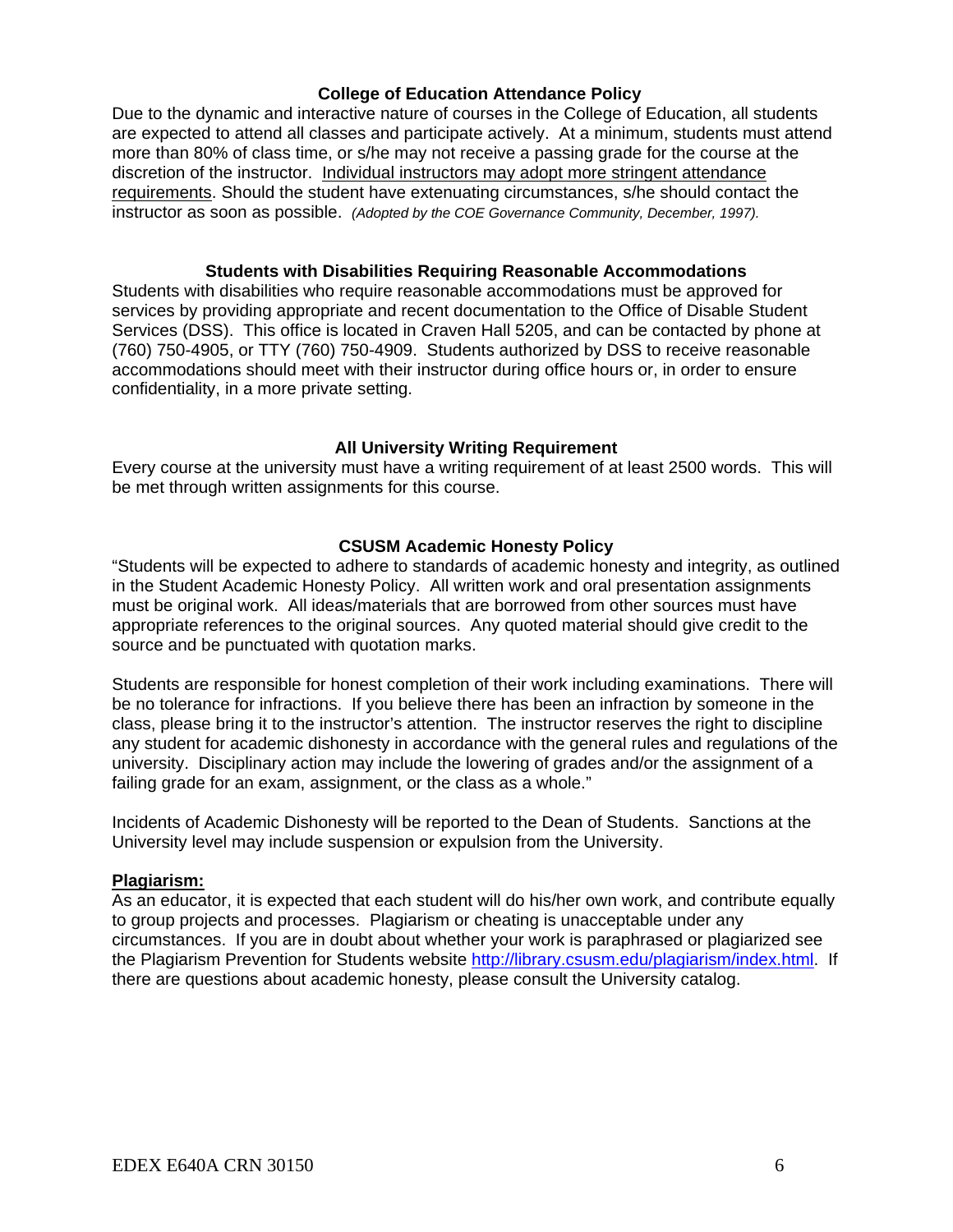| <b>Class Date</b>    | <b>Topics</b>                                                                                 | <b>Readings Due Today</b>                                                                                                                                                                                                                                                   | <b>Assignments Due</b>                                                                                 |
|----------------------|-----------------------------------------------------------------------------------------------|-----------------------------------------------------------------------------------------------------------------------------------------------------------------------------------------------------------------------------------------------------------------------------|--------------------------------------------------------------------------------------------------------|
| July 21<br>Monday    | The Individual First -<br>How They Learn and<br>How To Reach Them                             | Because of the amount of reading for this<br>class, we suggest students read at least<br>Chapters $1 - 4$ in "Here's How to Reach"<br>Me" (HHTRM) before the first class. You<br>may also want to read some of the other<br>articles listed before the first class meeting. |                                                                                                        |
| July 22<br>Tuesday   | <b>Communicating With</b><br>and Motivating Others                                            | "Process Teaching" pp 4-21,27-44<br>"Here's How to Reach Me" Chapters 1-8<br>ASCD Online article by Bradley & Smith<br>CEC monograph by Bradley, Pauley & Smith<br>(be prepared to discuss all articles in class)                                                           | HW 1, 2 & 3                                                                                            |
| July 23<br>Wednesday | How People Interact:<br>People in Distress                                                    | "Process Teaching" pp 22-26, 45-53<br>"Here's How to Reach Me" Chapters 9 & 10<br>The Professional Educator article by Gilbert,<br>A Unique Tool article by Bradley                                                                                                         | HW 4, 5 & 6                                                                                            |
| July 24<br>Thursday  | <b>Conflict Resolution -</b><br>Dealing with People in<br><b>Distress</b>                     | "Process Teaching" pp 70-85<br>"Here's How to Reach Me" Chapters 11<br>Bradley, Pauley, Pauley NH Jour. Ed. article<br><b>Establishing Relationships to Reduce Bullying</b><br>Article by Pauley & Pauley                                                                   | HW 7c (HW 7a emailed by<br>2 August 2008)<br>HW 8a & b, HW11a (HW 11b,c,d<br>emailed by 2 August 2008) |
| July 25<br>Friday    | Work on Developing<br>Strategies/ Activities/<br>Intervention Plans and<br>document their use | Winter 2003 Dropout Prevention Newsletter                                                                                                                                                                                                                                   | HW 7b, 9, 10                                                                                           |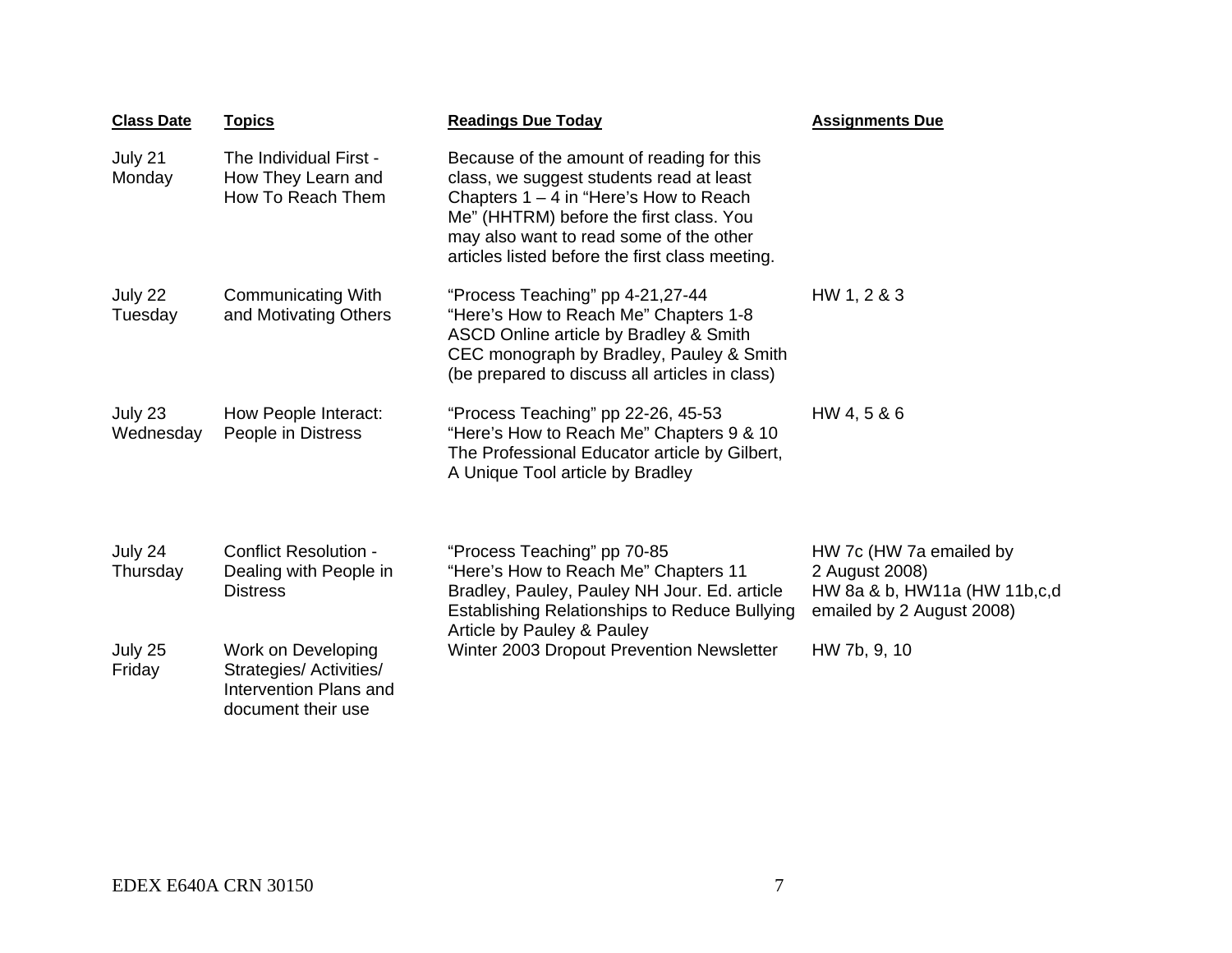# **EDEX E640A CRN 30150 Reflection Prompts**

# **Writing Criteria**

Three reading reflections are due on the dates indicated in the syllabus schedule.

The quality of reflections will be judged based upon at least the following criteria:

- use of respectful and professional "person first" language (i.e., "Rich who has Cerebral Palsy" versus "the CP child");
- word processed with accuracy in spelling, punctuation, and grammar;
- organization, comprehensiveness, and professional appearance of the product
- connection with readings, class discussions, findings on the web, and;
- use of higher order thinking skills of application, analysis, synthesis, and evaluation.

# **GRADING SCALE (in percentages):**

|  |                          |  | A 93-100 A-90-92 B+87-89 B 83-86 B-80-82 C+77-79 |  |
|--|--------------------------|--|--------------------------------------------------|--|
|  | C 73-76 C- 70-72 D 60-69 |  |                                                  |  |

#### **Criteria for Grading:**

- A (Excellent): Performance at the highest level, showing sustained excellence in meeting all course requirements and exhibiting an unusual degree of intellectual initiative.
- B (Good): Performance at a high level, showing consistent and effective achievement in meeting course requirements.
- C (Satisfactory): Performance at an adequate level, meeting the basic requirements of the course.

**NOTE: The minimum acceptable grade for a course in the professional education sequence is C+, and a B average must be maintained.**